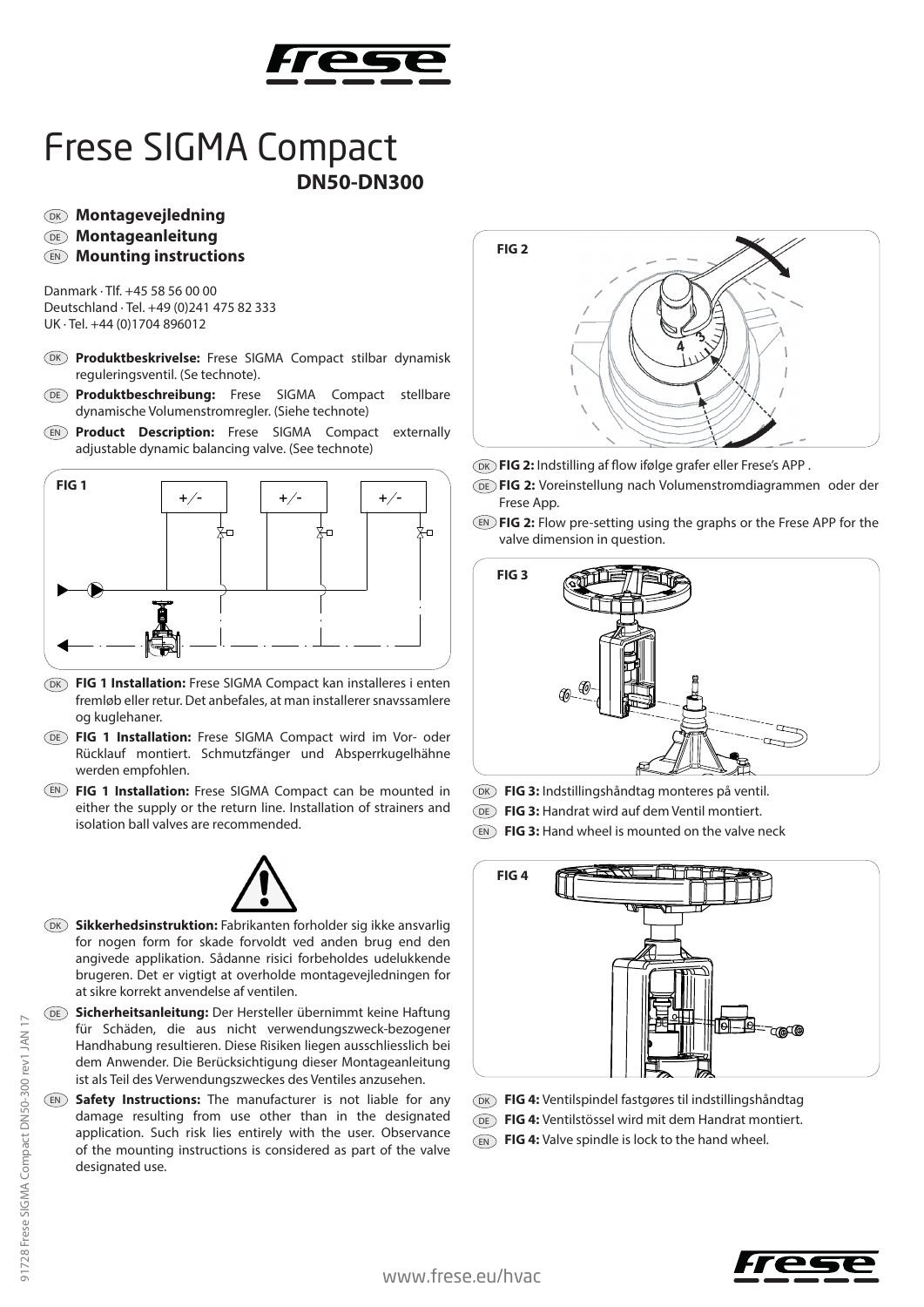















www.frese.eu/hvac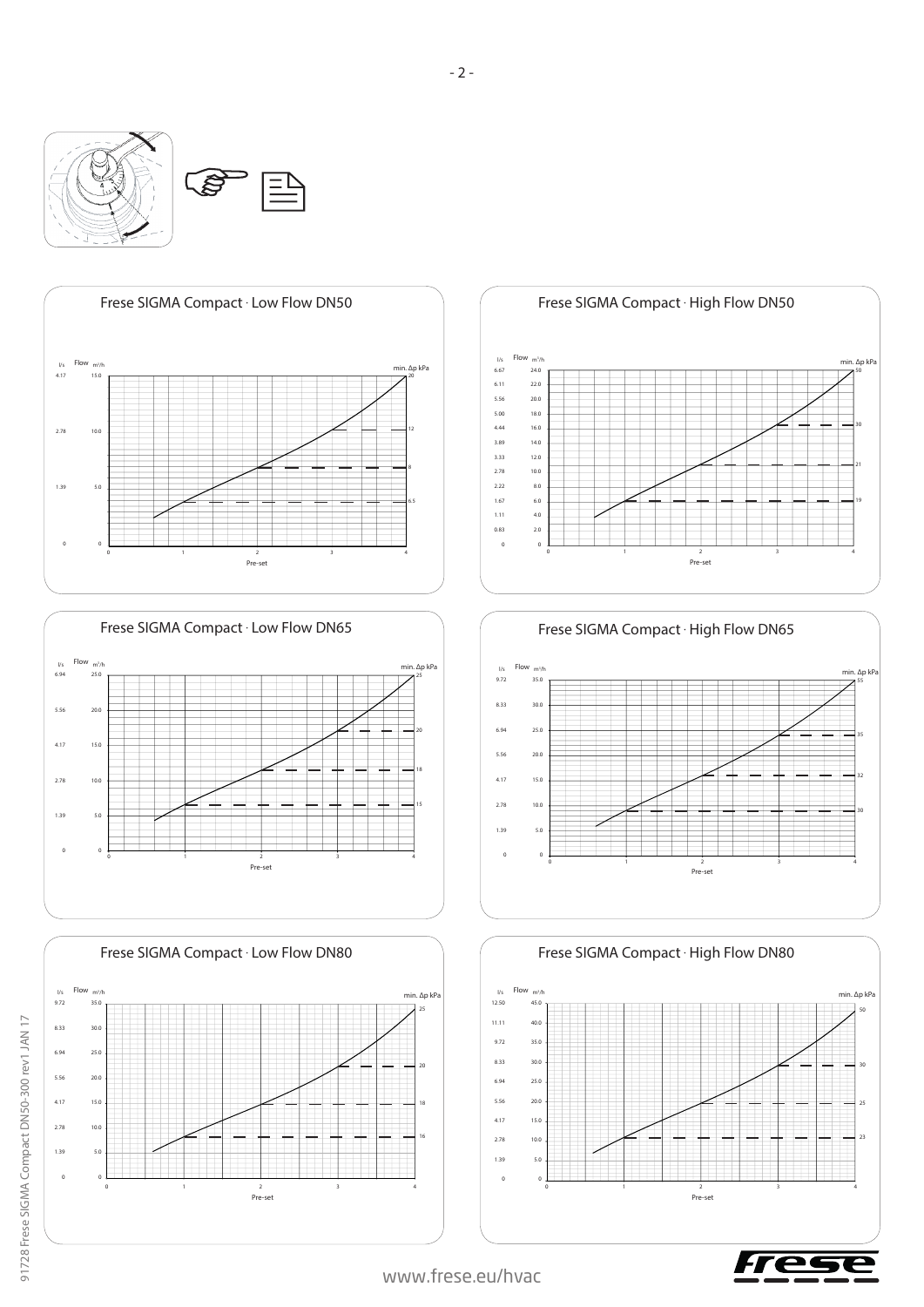